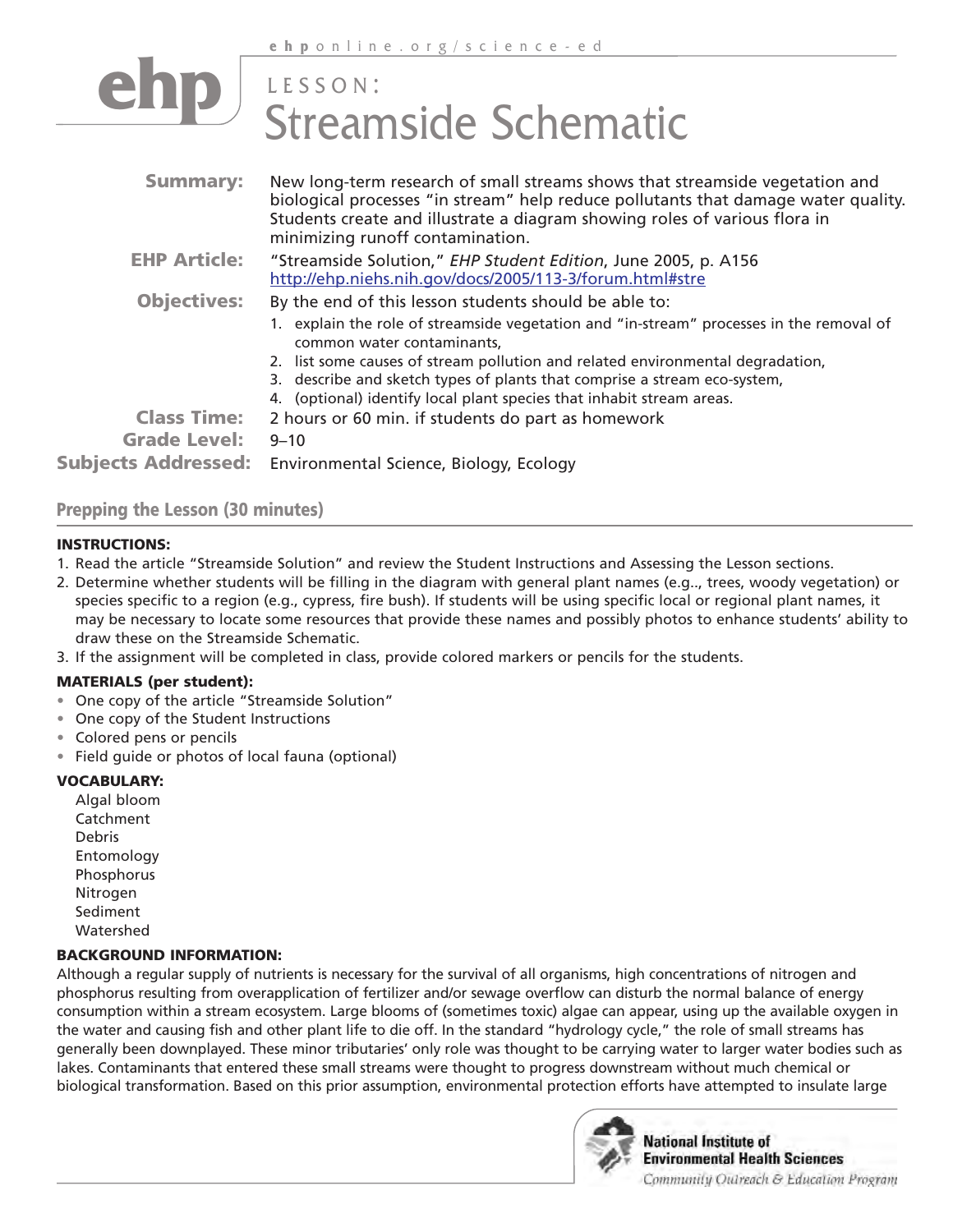drinking water catchment areas, or "watersheds," from development, while streams have been the subject of little environmental regulation. Research cited in "Streamside Solution" is just one more indication that protection of the whole stream ecosystem can provide a valuable buffer zone for the protection of water quality.

There is a growing understanding of the role that intact ecosystems play in protecting human health. One of the services that ecosystems provide to humankind is the natural filtration of ground and surface water. Many areas depend on surface water for drinking water supplies. In areas with excess nutrient runoff, algal blooms can release potent toxins into the water, toxins that are not adequately filtered by current water treatment processes. Research has shown an association between drinking water with algal toxins and increased rates of liver and colon cancer. Human activity has vastly increased the amounts of nitrogen and phosphorus entering the water, especially since the development of synthetic fertilizers in the 1950s. It is estimated that levels of phosphorus that reach marine waters from runoff are three times higher than "natural" or pre–synthetic fertilizer levels. Although phosphorus levels have begun to drop due to the removal of phosphorus from consumer products like detergent, it is estimated that nitrogen dumping will continue to increase.

#### **RESOURCES:**

*Environmental Health Perspectives*, Environews by Topic page. Choose Ecological Change, Natural Resources, Remediation (Air, Soil, and Water), Sustainable Development/Conservation, Water Pollution, <http://ehp.niehs.nih.gov/topic>

Stream Biology and Ecology, an excellent review of stream science, search under "Ecology,"<http://chamisa.freeshell.org>

Green Facts, ecosystem change, protection. Search under "Ecosystems," <http://www.greenfacts.org>

#### **Implementing the Lesson**

#### **INSTRUCTIONS**

- 1. Hand out the article to students and allow them to read it.
- 2. Hand out the Student Instructions (including the Streamside Schematic Terms and the Streamside Schematic). The activity should be done individually. You may require students to research specific plant names to be used instead of the general terms, although no additional reading is necessary to properly place the general terms in the diagram.
- 3. If students will be filling in the plant names of local species, the teacher should give this instruction and provide either materials (such as a field guide) or resources for the students to find out these names on their own.
- 4. Discuss and summarize with the students what they have learned from this activity.

#### **NOTES & HELPFUL HINTS:**

- • It is important to note to students that only 20–30% of the studied nutrients were broken down by the various processes described. Minimizing nutrient runoff remains key to protecting surface water quality.
- This assignment could be done in conjunction with a field experience at a local stream or as a follow-up to a unit on a specific stream or water-based ecosystem.
- • Alternatively, the class as a whole could create a bulletin board display of the streamside schematic, even using photos to illustrate various plant types and runoff sources.

#### **Aligning with Standards**

#### **SKILLS USED OR DEVELOPED:**

Communication (note taking, oral, written—including summarization) Comprehension (listening, reading) Tables and figures (creating, reading)

#### **SPECIFIC CONTENT ADDRESSED:**

#### **Unifying Concepts and Processes Standards**

- Systems, order, and organization
- Evolution and equilibrium
- Form and function

#### **Life Science Standards**

- Interdependence of organisms
- Matter, energy, and organization in living systems

**ehp** online.org/science-ed

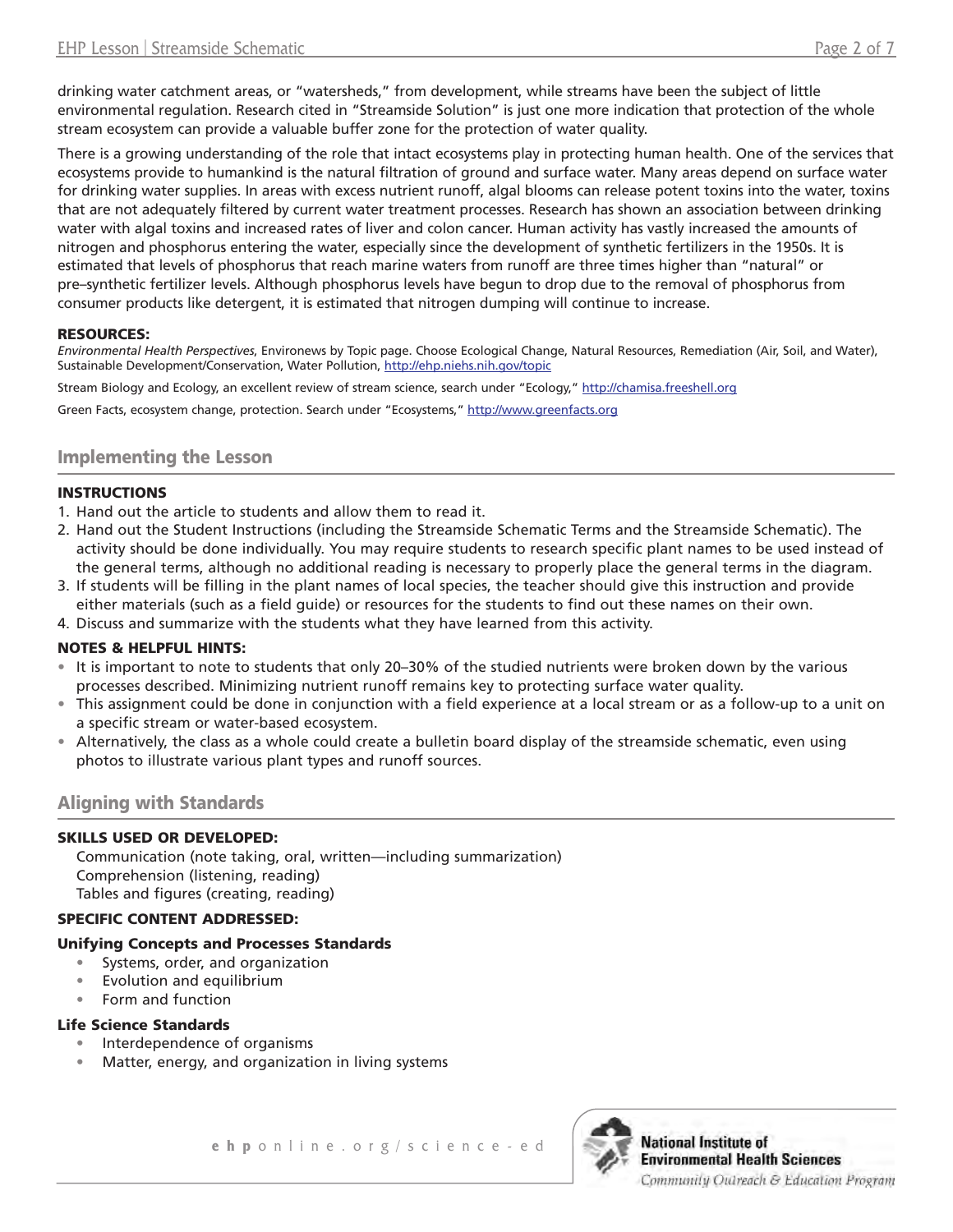#### **Science in Personal and Social Perspectives Standards**

- • Personal and community health
- Natural resources
- **Environmental quality**
- Natural and human-induced hazards

#### **NATIONAL SCIENCE EDUCATION STANDARDS MET:**

Plan an inquiry-based science program

- Develop student understanding, and nurture community of science learners
- Work within and across disciplines and grade levels

Guide and facilitate learning

- Support inquiries when interacting with students
- Model inquiry, curiosity, openness to new ideas and data, and skepticism

Ongoing assessment of teaching and student learning

- Use multiple methods, and systematically gather data about student understanding and ability
- Report student achievements and opportunities to learn
- Create learning environments that provide time, space, and resources for learning science
- Structure time to allow extended investigations
- Create a setting that is flexible and supportive of inquiry
- Make tools, materials, media, and resources available to students
- Use resources outside of the school
- Engage students in designing a learning environment

Develop communities of science learners that reflect the intellectual rigor of scientific inquiry, and attitudes and social values conducive to scientific learning

- Give students a voice in decisions, and require students to take responsibility for the learning of all members of the community
- Nurture collaboration among students
- Actively participate in the ongoing planning and development of school science program.
- Participate in decisions concerning the allocation of time and other resources to the science program

#### **Assessing the Lesson**

Since the processes described in this article are not yet clearly understood in great depth, teachers should allow flexibility in interpreting the Stream Schematic Terms described in this article and where they are placed on the Schematic. The main point to look for is an understanding of the multilayered system which maintains nutrient balance for the long-term survival of the stream's flora and fauna. Even things which seemingly would have little to do with water quality (such as branches and fallen leaves) actually do appear to have a role in the stream ecosystem.

#### **Streamside Schematic Answer Key**

• Zones should be placed in the diagram as follows from left to right: Upland Source Area, Streamside, In Stream, Large Water Body

#### **Processes (Flora) should be arranged as follows:**

- • Upland Source Area: e, i (trees, crops, sod)
- Streamside: a, b, d, f, h (trees, woody vegetation, ferns, grasses, moss, soil microbes)
- In Stream: c, h (algae, moss, rushes, water microbes)
- • Large Water Body: g (algae, water microbes)

#### **See sample for correctly completed and illustrated Streamside Schematic:**

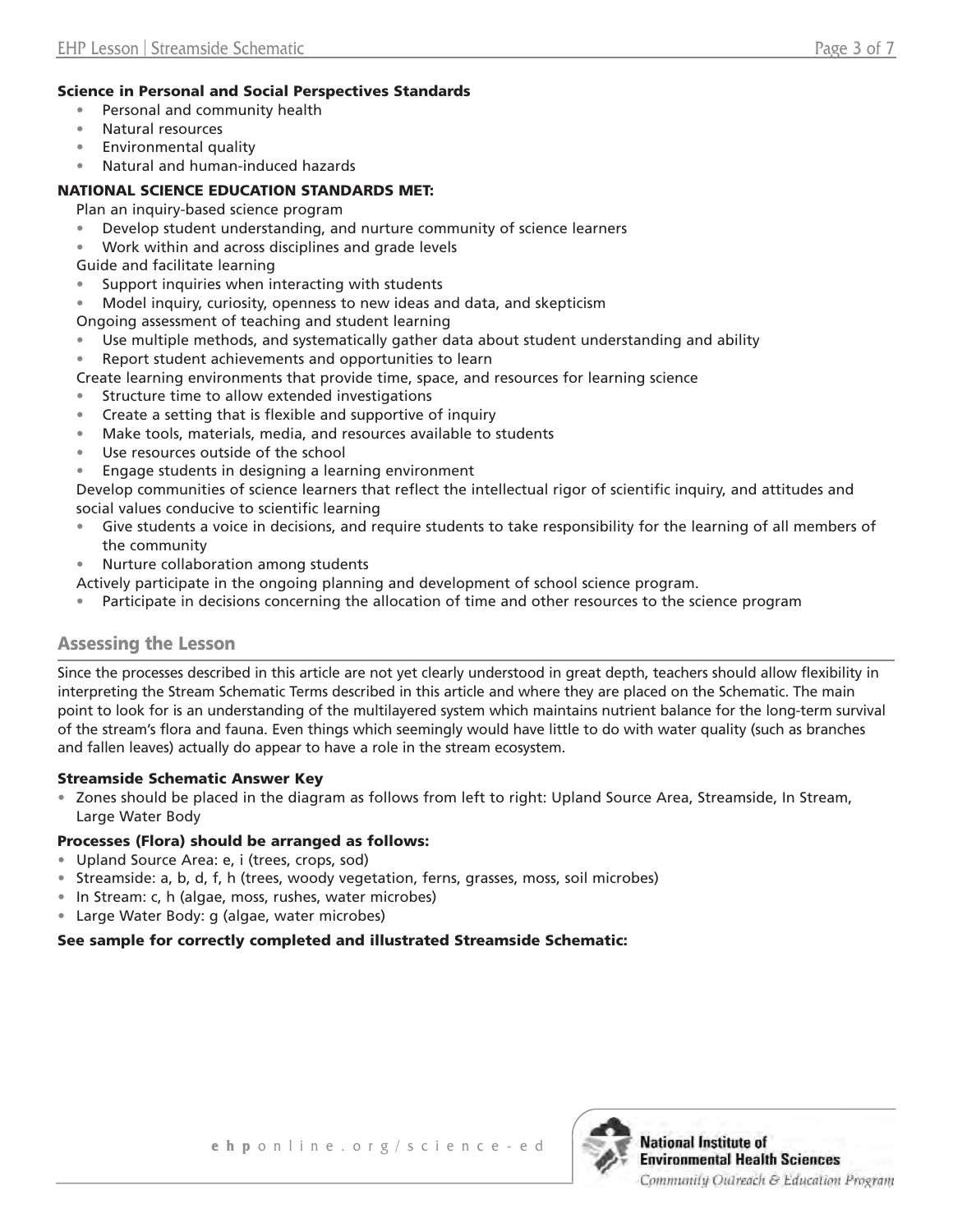

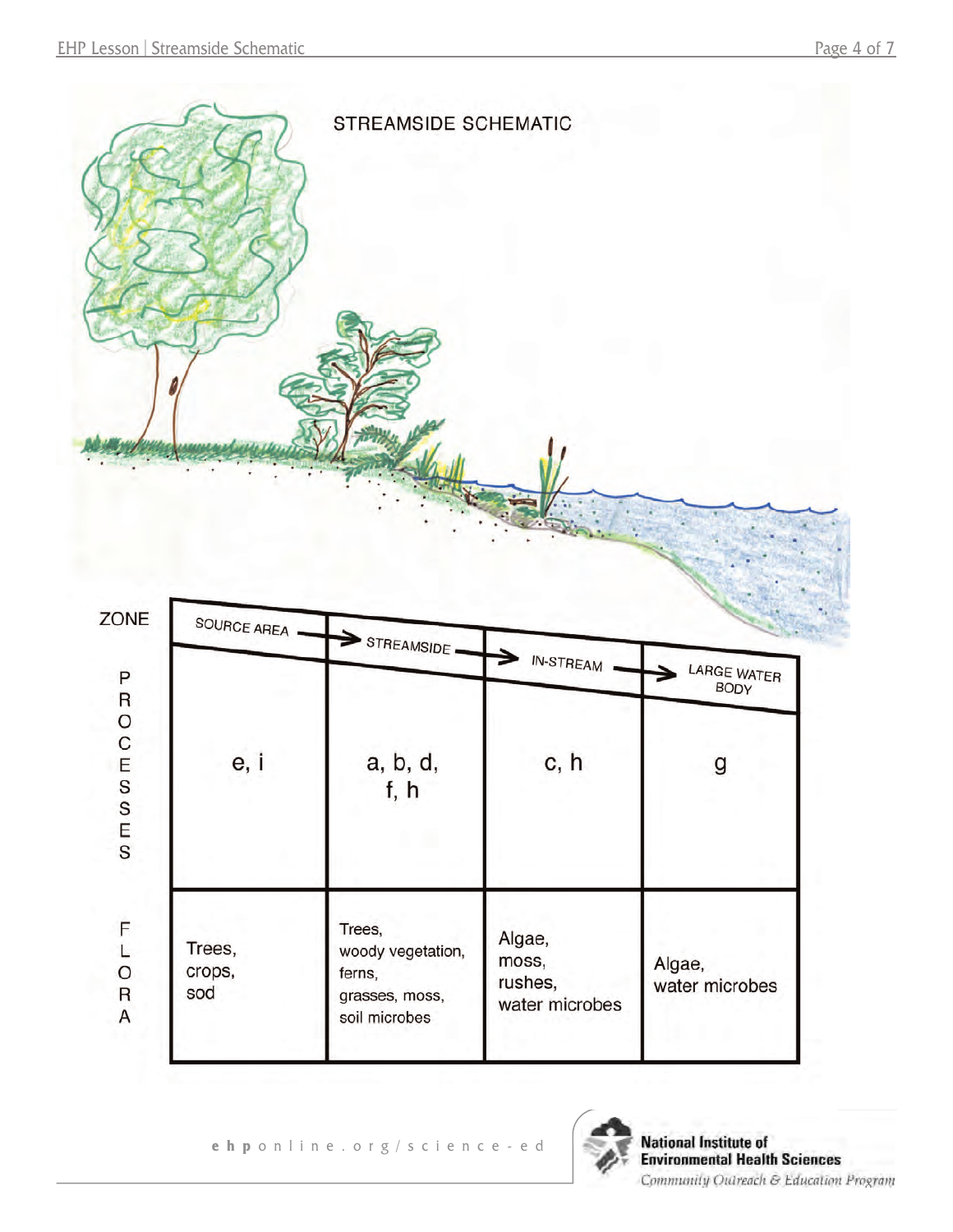#### **Authors and Reviewers**

**Authors:** Wendy Stephan and Lisa Pitman, University of Miami Rosenstiel School of Marine and Atmospheric Science, NIEHS Marine and Freshwater Biomedical Sciences Center

**Reviewers:** Susan M. Booker, Laura Hemminger, Stefani Hines, Liam O' Fallon, Barry Schlegel, Kimberly Thigpen Tart

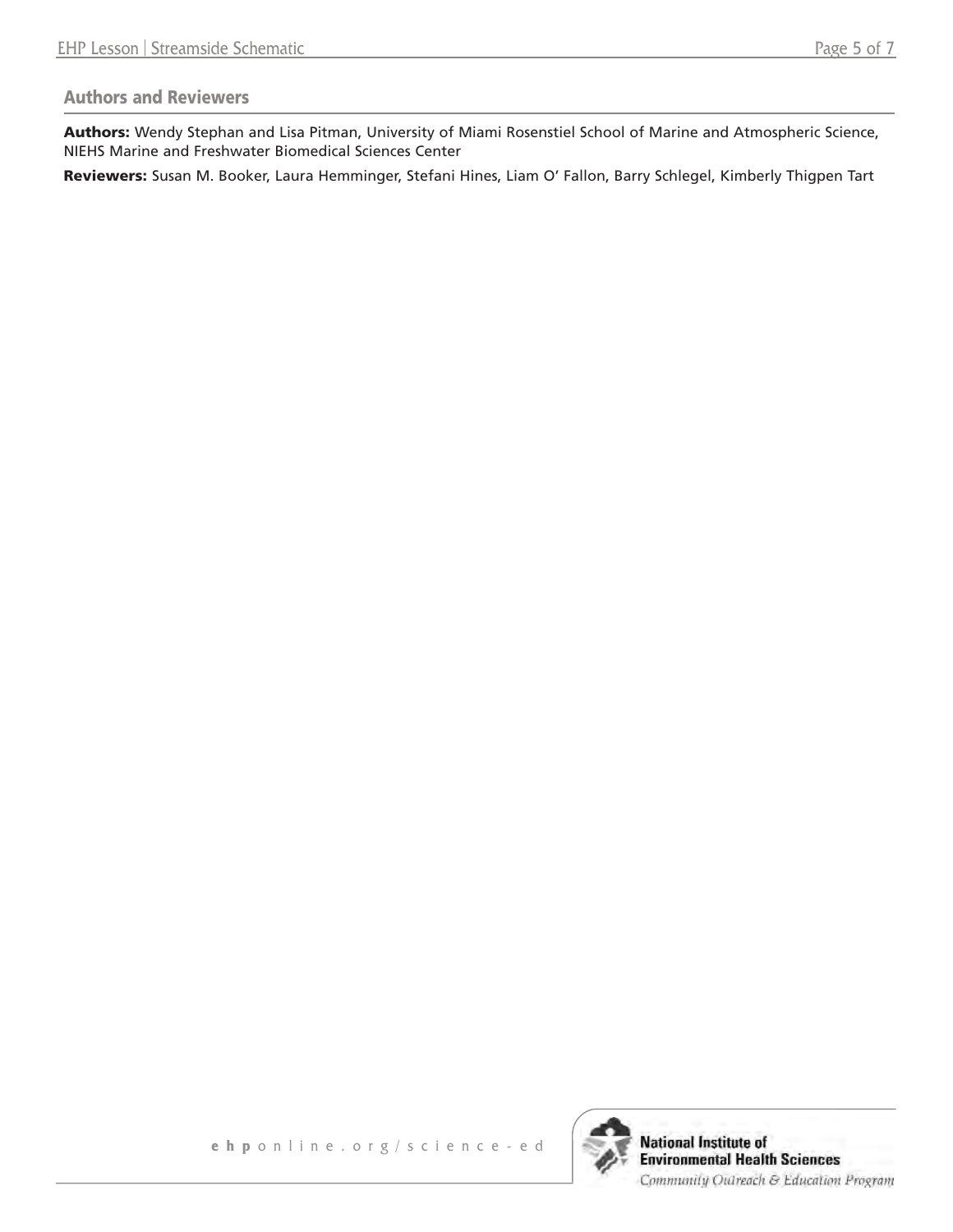# **D** STUDENT INSTRUCTIONS:

- **Step 1:** Read the article "Streamside Solution," *EHP Student Edition*, June 2005, p. A156.
- **Step 2:** Using the Streamside Schematic Terms below, fill in the boxes of the "Streamside Schematic" on the next page with the processes that may occur in each zone. More than one term can go in a given box.
- **Step 3:** Illustrate your diagram by drawing in the appropriate types of plants (flora) above each labeled zone where they would appear.

#### **Streamside Schematic Terms (in random order)**

- Processes: a) Soil microbes fix metals, break down nutrients
	- b) Vegetations' roots limit erosion
	- c) Debris slows water flow
	- d) Shade provided
	- e) Sewage overflows
	- f) Leaves, branches dropped
	- g) Low surface-to-volume ratio limits biochemical activity
	- h) Organic material consumed by microbes, transforming nitrogen and phosphorus
	- i) Addition of nitrogen and phosphorus onto pasture, lawn
- **Flora:** Crops
	- Soil microbes Moss Trees Algae Sod (lawn grass) Woody vegetation Rushes Ferns Grasses Water microbes